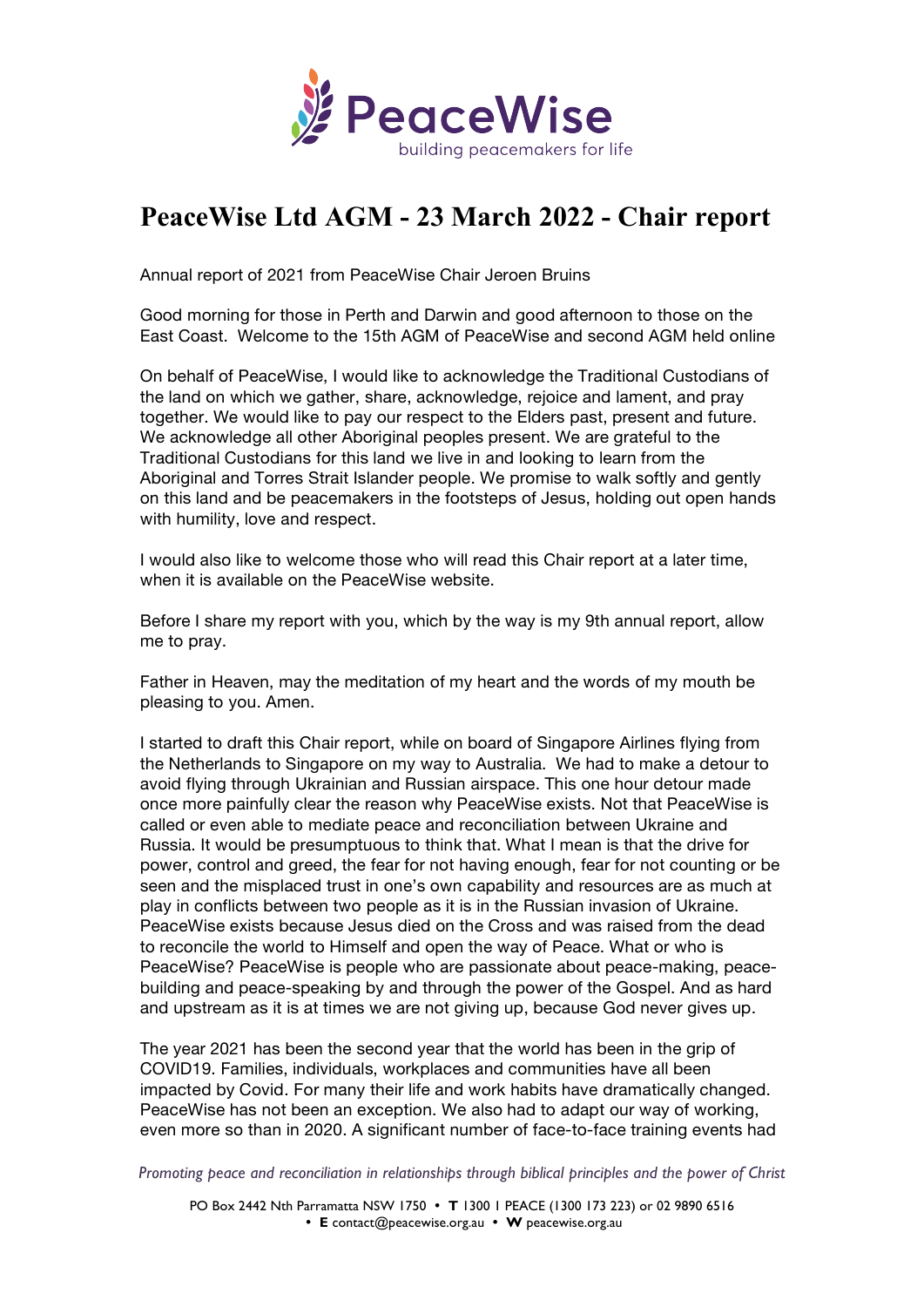to be cancelled or postponed. Instead, for the first time in the history of PeaceWise we started with online training. It turned out to be very successful and has been well received. Online training gives people who cannot attend a face to face training event, because they live for example in a rural area or in the outback, an opportunity to receive training. Actually, people from abroad can participate in an online training. These online training events have also helped to counter the loss in revenue that occurred due to the reduced number of face-to-face training events and lower participation compared with other years. I am also pleased to report that for those who perhaps thought that the Holy Spirit might be hindered through online training, we can categorically announce that God works as powerfully online as in face-toface meetings. His grace is not limited by distance, digital conduits, firewalls, or cyberspace.

His grace and faithfulness in providing the necessary resources has also this year a reason for gratefulness and praise. Every year we conduct a financial audit, this is not only good governance practice but we also want to be totally transparent with respect to our income streams, expenses and in particular to be accountable to our PeaceWise friends who support us financially. The 2021 Directors and Finance report will soon be available online. The key point I would like to highlight is that once again the Lord has blessed us with enough income to pay our expenses, fulfill our obligations and to stay cash flow positive. The financial generosity of PeaceWise supporters, income from training, some grants and the uptake of PeaceWiseKids are the key contributors. As a matter of fact, more schools, churches and individuals, are licensing PeaceWiseKids and PeaceWiseYouth then we had anticipated in our 2021 budget. Praise the Lord! This also helped to offset the lower income from our national training events, due to COVID related cancellations. With the growing popularity of PeacewiseKids we also have seen an increase in dedicated training events, especially for schools. However, all these events, live and online, would not happen if it wasn't for the time, dedication and energy of all staff and volunteers, be it administration, finance, training or online training facilitation, communications or one of the other hundred things that need to be done. You work incredibly hard. I say thank you to each one of you. You are a blessing.

In 2021 the PeaceWiseKids project, as it was called when we started it in 2016, has been completed. All courses from kindergarten to high school are completed and available online. Course seven for years 11 and 12 turns out to be suitable and relevant for students up to 25 years old. This opens up opportunities for organisations that reach out to young adults, who have finished high school.

The year 2021 saw the PeaceWise branding being revamped and modernised, whilst the website received a long-overdue facelift. Much thought, prayer, creativity and expertise from Cadence Media has gone into this. The PeaceWise olive branch has been mutated to an upright position. Each leave of the branch represents a PeaceWise ministry service: PeaceWiseYou, PeaceWiseUs, PeaceWiseKids, PeaceWiseYouth and PeaceWiseVoice. You might also remember the PeaceWise byline written under the olive branch: "Christian solutions to conflicts", this has changed to "Building Peacemakers for life". This new byline expresses succinctly what the PeaceWise ministry is about. Surely, we still offer Christian solutions to conflicts in our training and reconciliation services, but what we are really about is changing people's hearts and minds, to help communities to build cultures of peace. The focus is on peace-making, peace-building and peace-keeping. In all our materials, trainings, writings we try to convey how to be a peacemaker in soul,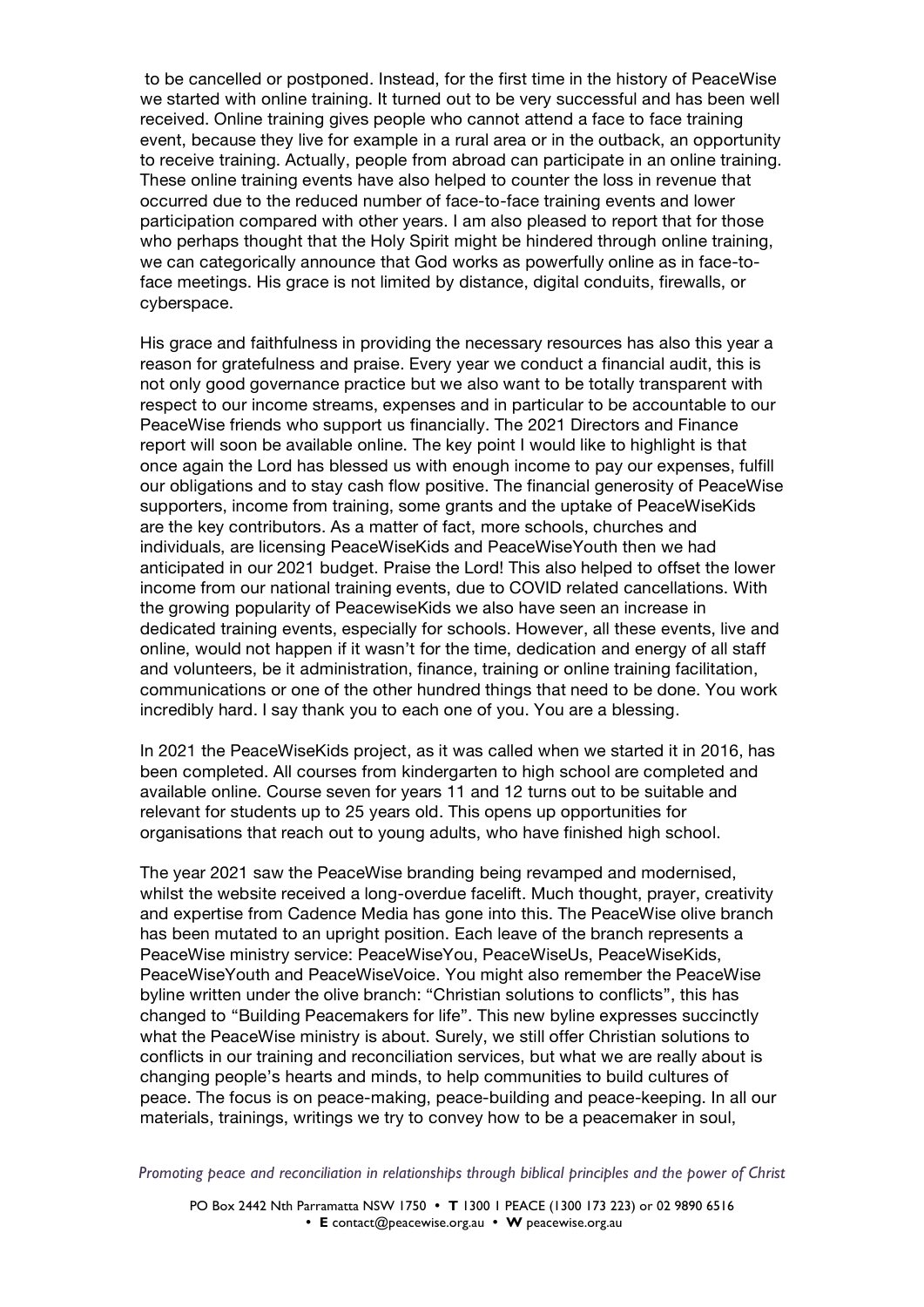heart, mind and spirit for the purpose of multiplication and organic growth of communities of peace.

Another notable event in 2021 to mention is the first National PeaceWise gathering that was celebrated on the  $5<sup>th</sup>$  of May 2021 in Sydney. It was attended live and online by many PeaceWise supporters. I still remember that quite a few years ago the Board was mesmerizing about the possibilities of some kind of National PeaceWise Conference. At that time it was too early in the history of PeaceWise, but last year the right time had come. The first National Gathering was a historic moment and I am looking forward to the second National PeaceWise Gathering on the 7th of April 2022. It will be an event you just can't afford to miss and not in the least as we celebrate handing over the PeaceWise leadership baton from Bruce Burgess to Wayne Forward. As Chair of the PeaceWise Board I cannot express enough my gratitude for the leadership and servanthood of Bruce since the inception of PeaceWise in 2007. And not only Bruce has been faithful to God's calling all these years, as National Director, but also his family who have stood by him and PeaceWise from day one. He is a passionate and very skillful peacemaker, who does trust the Lord in every situation. Bruce is also a dear personal friend of mine and we have shared many joys, tears, challenges and prayers. I have learned so much from him and still do. I know that the Lord has more to do and to be for Bruce.

I am equally thrilled and grateful for Wayne Forward and his family. Wayne has accepted the baton of the PeaceWise leadership. He and his family did not make that decision overnight, but after much prayer, seeking God and godly counsel Wayne gladly and wholeheartedly accepted PeaceWise's offer. I wonder whether there is something prophetic in Wayne's last name, as he will take PeaceWise forward into the coming years. One of the things that can keep a chair of the Board of an organisation awake at night is who the successor of the leader of the organisation will be. Well, I will continue to sleep soundly with Wayne as PeaceWise's first ever full-time CEO. Wayne just oozes a deep love for the Gospel and its proclamation, and Peacemaking in particular. I don't want to run ahead of the National Gathering coming up, so I will only say that I am grateful for Wayne's acceptance of the baton and have full confidence in him as a person and leader.

But let's get back to my reflections on 2021. While continuing to write this report on a very recent Melbourne-Perth Qantas flight, I felt the Lord nudging me to say something about communities. The most important genes of the PeaceWise DNA are its communities. In the Board we often speak of the PeaceWise family. And it is a growing family. That is special and precious these days with communities, large and small, fractured along lines of seemingly unbridgeable differences in strong convictions and identity anchors, not to mention war, quarantine regulations, relational conflicts, addictions or politics. The PeaceWise communities are bonded by a deep desire for relational peace, unity and the Gospel of Jesus Christ. These three are inseparable, because we are called and deeply convinced to be peacemakers, according to the will and purposes of the God of heaven and all creation. We are kind of attracted to conflict, because we are peacemakers. We grieve deeply when we experience conflict or see conflict. We have an inner holy compulsion to be peacemakers, because that is the will and desire of our Father in Heaven. This is an incredible strong bond amongst the PeaceWise communities. You might ask which communities I am referring to. PeaceWise has a strong prayer warrior community, a Trainers community, a mediators community, a staff and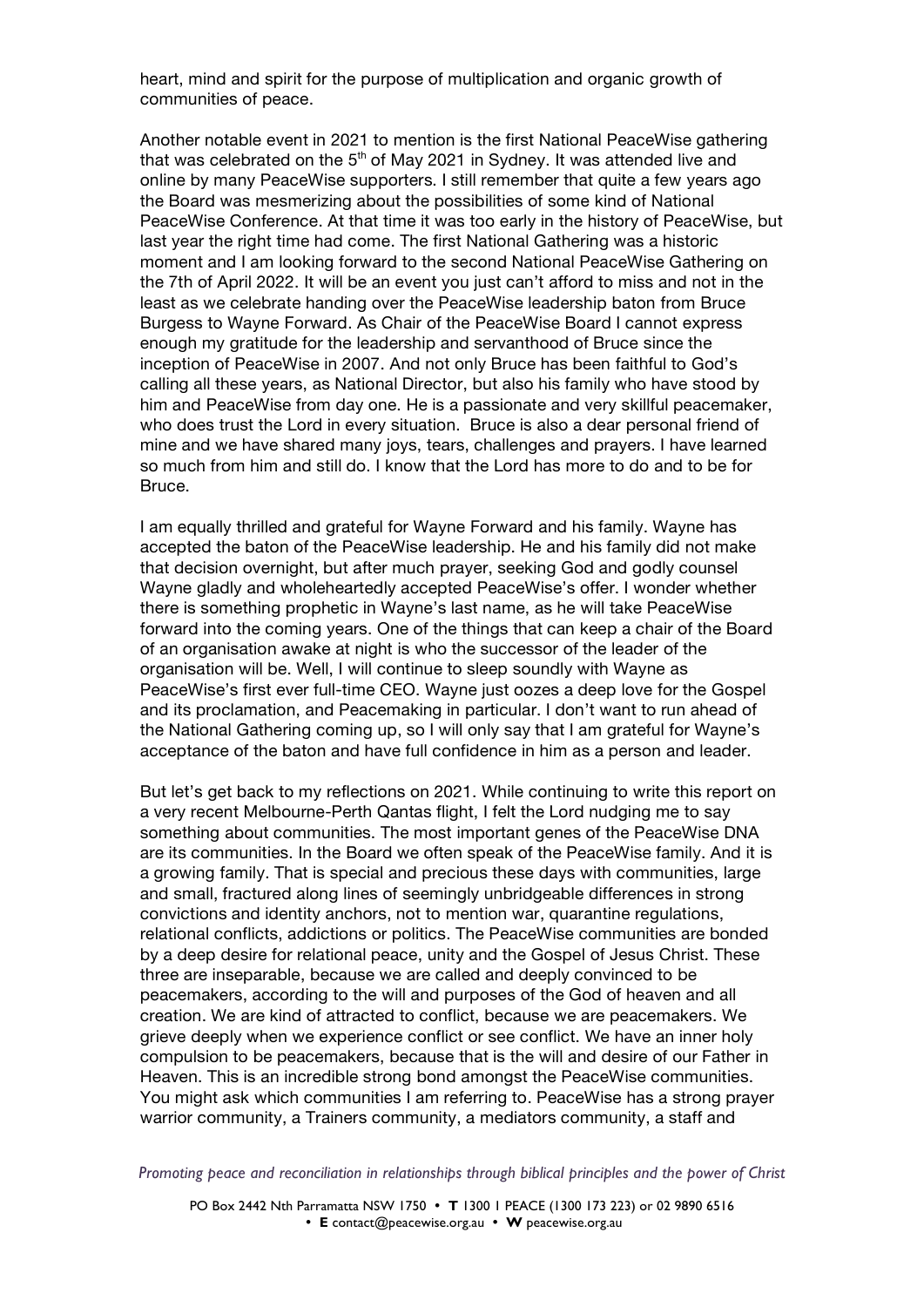volunteers community, a Board and executive leadership community and PeaceWiseKids community and a supporters community and Partners for Peace community, to name a few. All these communities are very precious to PeaceWise. When I say PeaceWise, I do not mean an abstract organisation, but people alive and burning with a passion for biblical peacemaking, Jesus and people. If there is one thing I want you to take away, when you listen to this report or read it later at your leisure, is how valuable, precious and special the PeaceWise communities are. They are worth fighting and praying for. And we do not want these communities to be limited to the ministry itself. We desire to help grow and support communities of peace in schools, families, churches, organisations, mission fields, or wherever. The Kingdom of Heaven is a community of peace, because, Jesus said that peacemakers, will be called children of God. Children belong by definition to a community!! Children cannot flourish and grow without community; neither can adult human beings for that matter. Initiating, building, encouraging and supporting Communities of Peace will be a focus for PeaceWise ministry service for many years to come.

Last year in my Chair report of 2020, I reflected on PeaceWiseVoice, which is about PeaceWise becoming a prophetic and peace-inviting voice in the public arena. PeaceWiseVoice is an area, which we are still developing and are seeking the Lord for direction and wisdom. Public areas we might become involved in are Reconciliation and responses to Aboriginal and Torres Strait Island issues, Social Media & Technology, Apologies and Forgiveness, and the Cancel Culture. We have made small steps, which perhaps seems quite insignificant but are nonetheless profound in my opinion. For example, since 2020 we start every Board meeting with a heartfelt welcome to and acknowledgment of the Aboriginal and Torres Strait Island people. We have now also included a welcome and acknowledgement for our training events.

PeaceWiseVoice is one of the horizons I spoke about in my 2018 and 2019 Annual Chair reports. In those reports I spoke about potential future outcomes and directions of the PeaceWise ministry in terms of horizons. For example I spoke about PeaceWiseKids being completed and being used across Australia and overseas as a future horizon. This has come true as schools throughout Australia and even a school in the US has taken up PeaceWiseKids. I mused about peacemaking courses for young adults and students. PeaceWiseYouth was completed mid-2021 and the topics and presentations turn out to be highly relevant for young adults up to the age of 25. The PeaceWiseKids and PeaceWiseYouth courses provide enough income for maintenance, further developments and ongoing customer support as I hoped for in my 2018 report. I talked about partnerships with a variety of Christian organisations. This is still developing. What is important to emphasise though is that in our entire ministry we do not only want to offer a service or a product. What we desire and work towards is developing a relationship in which we can journey together and offer support to build communities of peace. Tools, skills, and knowledge are important in peacemaking, but building a community of peace starts to reflect the Kingdom of God and the Beatitudes:

"Blessed are the poor in spirit,

- for theirs is the kingdom of heaven.
- **<sup>4</sup>** Blessed are those who mourn,
- for they will be comforted.
- **<sup>5</sup>** Blessed are the meek,